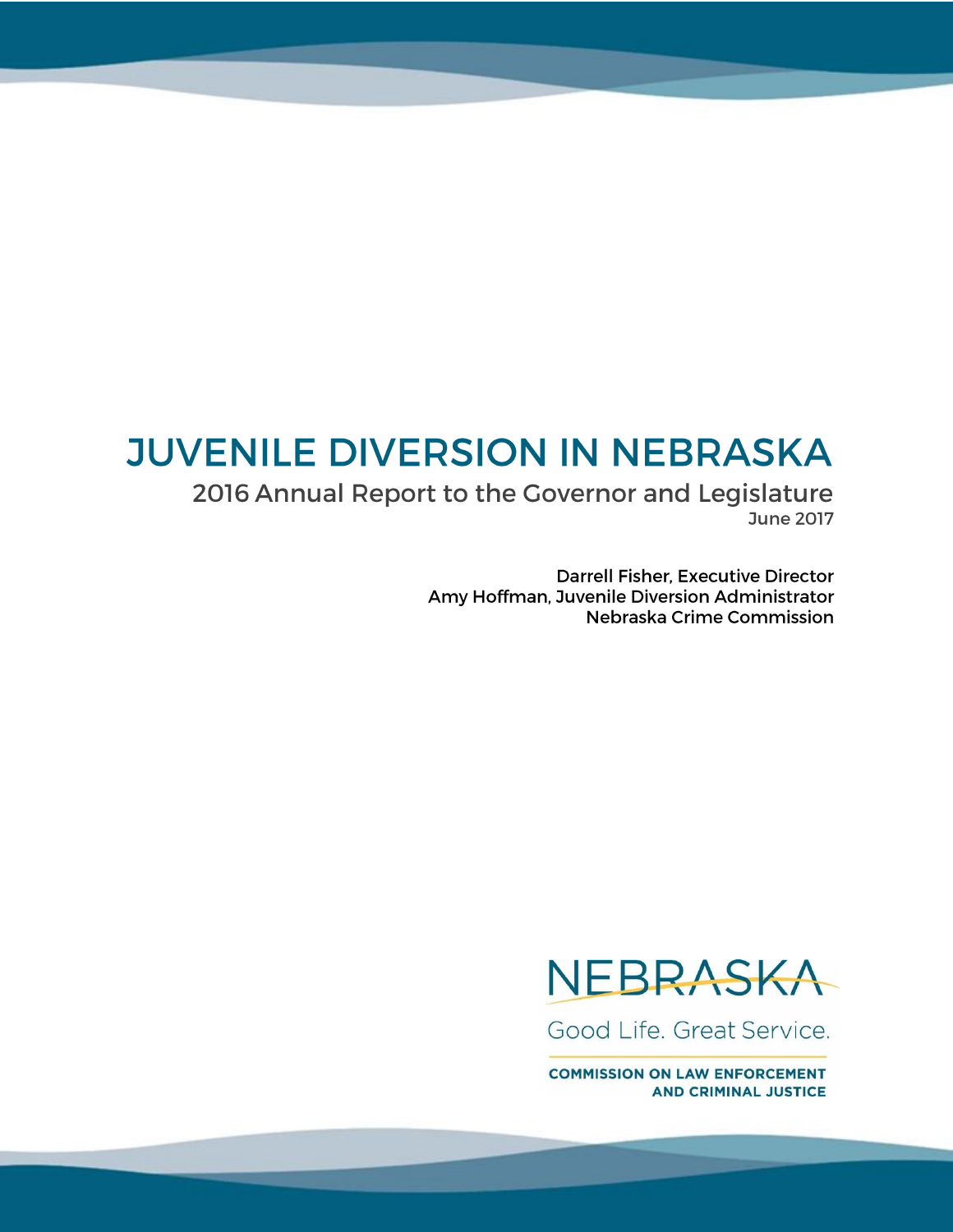# **Table of Contents**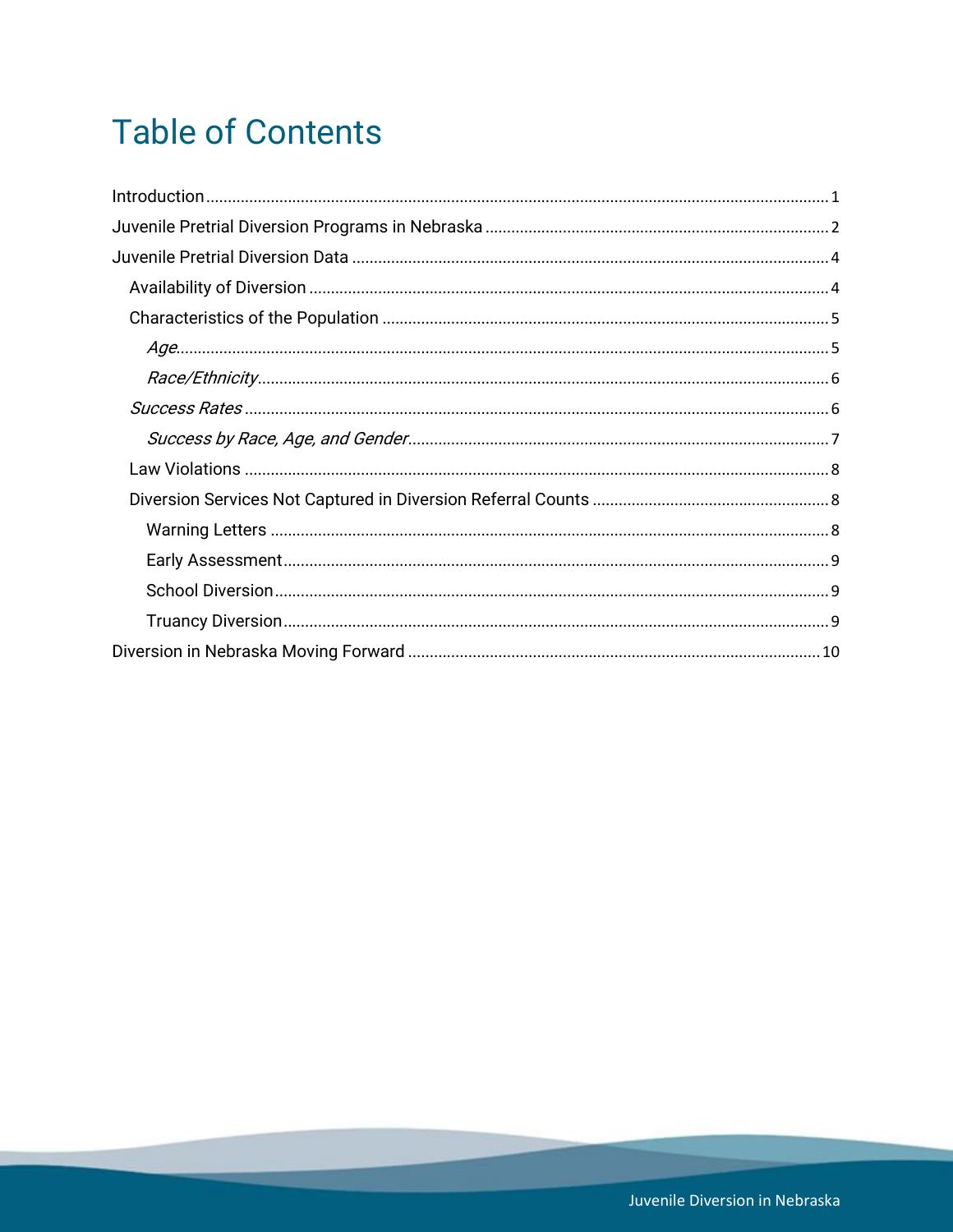## <span id="page-2-0"></span>**Introduction**

 $\overline{\phantom{a}}$ 

The Director of Juvenile Diversion Programs of the Nebraska Commission of Law Enforcement and Criminal justice is responsible for generating an annual report on diversion programs in Nebraska by Nebraska Revised Statute § 81-1427 (Reissue 2014). This 2016 diversion report serves to fulfill the statutory requirement.

#### Introduction to Juvenile Pretrial Diversion Programs

Juvenile pretrial diversion is a voluntary program available to youth charged with a minor offense. Generally, diversion is available to youth before formal adjudication, diverting youth from involvement in the juvenile justice system and into a program that offers a continuum of requirements and services. The end result of successful completion is dismissal or non-filing of the diverted case. Pretrial diversion is a positive alternative to the juvenile justice system and can provide more appropriate methods of treating juveniles charged with an offense, providing better outcomes for youth.

Adolescent brain development research shows that the part of a juvenile's brain that is responsible for risk assessment, consideration of consequences, and controlling impulses is not fully developed until the early 20's.<sup>1</sup> A high proportion of juveniles who come into contact with the juvenile justice system are not on a path to adult crime, but merely afflicted with adolescence.<sup>2</sup> Imposing additional rules on already troubled youth, heightened scrutiny of their behaviors, and punishing them for entirely predictable behavior when the behavior is most likely to subside without intervention shows to worsen outcomes for youth.<sup>3</sup> This understanding that the developmental factors that make adolescents different from adults shows that youth are less culpable for their behavior, are more amenable to change and rehabilitation than adults, and should be treated differently than adults when they commit crimes. $4$ 

Well-designed community based programs and evidence based practices can effectively reduce adolescent recidivism without relying on punitive punishments of the criminal justice system. Programs that hope to deter and discipline, such as Scared Straight or boot camps, tend to worsen recidivism. Programs that increase surveillance on the youth, such as drug testing and electronic monitoring, tend to have little or no effect on recidivism. Alternatively, programs providing therapeutic interventions aimed to help youth address anti-social attitudes, learn problem-solving and perspective-taking skills, along with family counseling and mentoring

<sup>1</sup> Coalition for Juvenile Justice, *Emerging Concepts Brief: What are the Implications of Adolescent Brain Development for Juvenile Justice?* (2006).

<sup>2</sup> Mark Lipsey, Keynote Presentation, *Evidence-Based Practice to Meet the Juvenile Justice Challenge* (Nebraska Community Aid and Juvenile Justice Conference, Lincoln, Nebr., October 29, 2014) (copy of PowerPoint presentation on file with Nebraska Crime Commission).

<sup>&</sup>lt;sup>3</sup> Dick Mendel, Case Now Strong for Ending Probation's Place As Default Disposition in Juvenile Justice Juvenile Justice Information Exchange (2016), http://jjie.org/case-now-strong-for-ending-probations-place-as-default-disposition-in-juvenile-justice/227322/ (last visited May 2, 2016).

<sup>4</sup> Models for Change: Systems Reform in Juvenile Justice, The Resource Center Partnership, Benjamin Chambers & Annie Balck, *Because Kids are Different: Five Opportunities for Reforming the Juvenile Justice System, (*John D. and Catherine T. MacArthur Foundation 2014).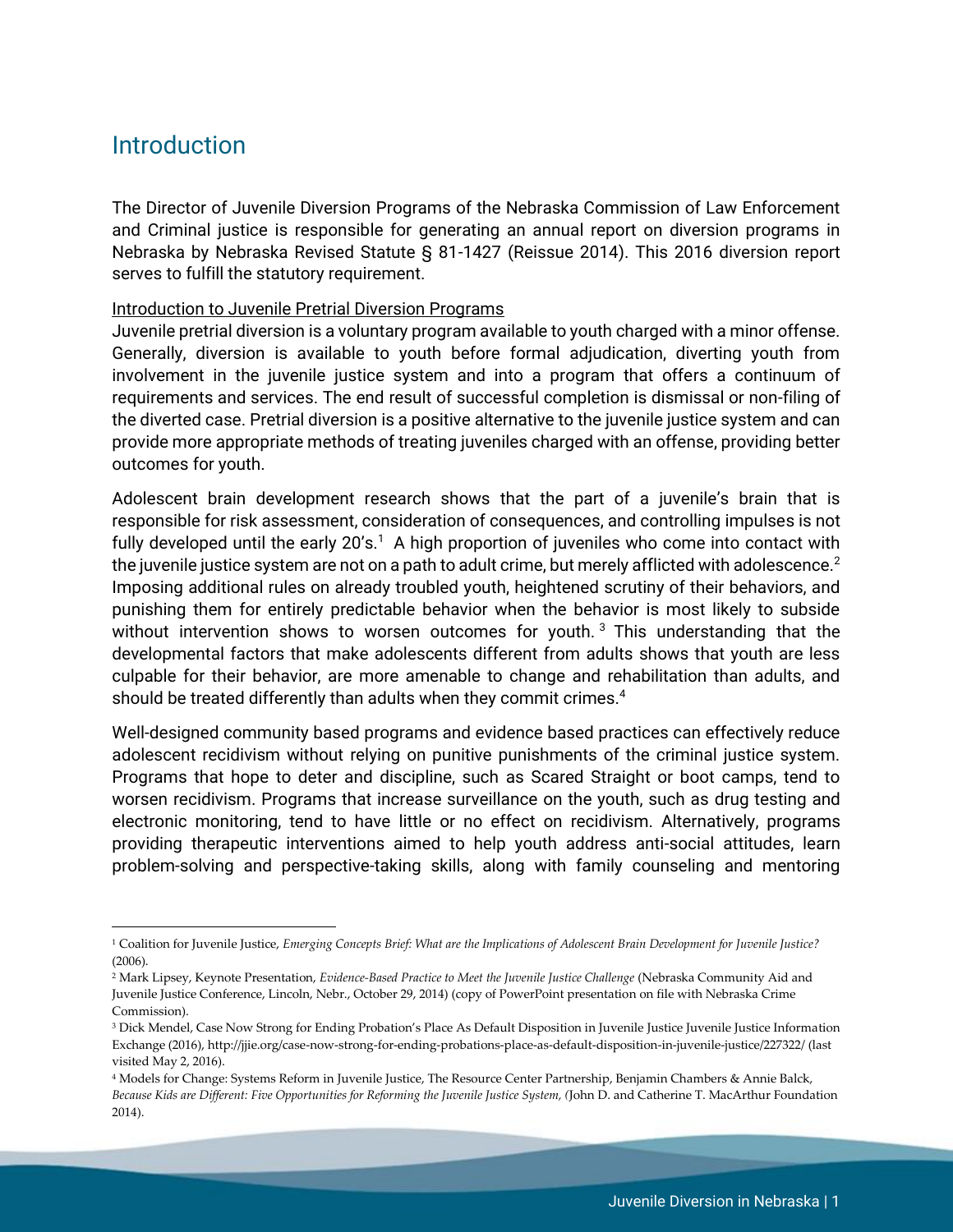consistently reduce recidivism rates.<sup>5</sup> Programs should strive to provide therapeutic techniques aimed to increase positive behavior change through personal development, including skill building, counseling, and multiple coordinated services.<sup>6</sup>

There are many principles behind supporting the use of juvenile diversion programs that not only benefit the youth, but benefit families, communities, and the juvenile justice system. Those principles identified as priorities in diversion programs across the country include: 1) reducing recidivism; 2) providing services; 3) avoiding labeling effects; 4) reducing system costs; 5) reducing unnecessary social control; 6) increasing successful outcomes for youth; 7) assuring accountability; 8) reducing Disproportionate Minority Contact (DMC); and 9) avoiding collateral consequences of the juvenile justice system. $^7$ 

The state of Nebraska has identified four goals of a juvenile pretrial diversion program: 1) to provide eligible juvenile offenders with an alternative program in lieu of adjudication through the juvenile court; 2) to reduce recidivism among diverted juvenile offenders; 3) to reduce the costs and caseload burdens on the juvenile justice system and the criminal justice system; and 4) to promote the collection of restitution to the victim of the juvenile offender's crime.<sup>8</sup>

In Nebraska, a county attorney has statutory authority to develop a juvenile diversion program with the concurrence of their county board. $9$  A county attorney's decision to utilize a diversion program and refer a youth to diversion is often based on factors that generally include: 1) the juvenile's age, 2) the nature of the offense and the juvenile's role in the offense, 3) previous offenses, dangerousness or threat posed by the juvenile, and 4) recommendations of referring agency, victim, and advocates for the juvenile.<sup>10</sup> Juvenile pretrial diversion programs in Nebraska are required to provide screening services for use in creating an individualized diversion plan that utilizes appropriate services for the juvenile, and include program requirements such as a letter of apology, community service, restitution, educational or informational classes, curfew, and juvenile offender and victim mediation.<sup>11</sup>

# <span id="page-3-0"></span>Juvenile Pretrial Diversion Programs in Nebraska

An informal survey of all counties indicated there are currently 73 of the 93 counties reportedly offering a juvenile pretrial diversion program (See Figure 1)<sup>12</sup>. The number of counties offering juvenile pretrial diversion services has increased from 57 counties in FY2013, and 62 counties in FY2014, and 69 counties in CY2015. The Winnebago Tribe and Santee Sioux Tribe also report a

[https://ncc.nebraska.gov/sites/ncc.nebraska.gov/files/doc/EB-NE%20Evidence-Based%20Practices%20Brief%201%20-](https://ncc.nebraska.gov/sites/ncc.nebraska.gov/files/doc/EB-NE%20Evidence-Based%20Practices%20Brief%201%20-%20May%202017%20surveillance%20techniques.pdf) [%20May%202017%20surveillance%20techniques.pdf](https://ncc.nebraska.gov/sites/ncc.nebraska.gov/files/doc/EB-NE%20Evidence-Based%20Practices%20Brief%201%20-%20May%202017%20surveillance%20techniques.pdf) (last visited June 15, 2017).

<sup>7</sup> Center for Juvenile Justice Reform, National Center for Mental Health and Juvenile Justice, National Juvenile Defender Center, National Youth Screening and Assessment Project & Robert F. Kennedy Children's Action Corps, Juvenile Diversion Guidebook (John D. and Catherine T. MacArthur Foundation 2011).

 $8$  Neb. Rev. Stat. § 43-260.03

 $\overline{\phantom{a}}$ <sup>5</sup> Dick Mendel, Case Now Strong for Ending Probation's Place As Default Disposition in Juvenile Justice, Juvenile Justice Information Exchange (2016), http://jjie.org/case-now-strong-for-ending-probations-place-as-default-disposition-in-juvenilejustice/227322/ (last visited June 15, 2017); Mark W. Lipsey et al., Improving the Effectiveness of Juvenile Justice Programs: A New

Perspective on Evidence-Based Practice (Washington, DC: Center for Juvenile Justice Reform, 2010). <sup>6</sup> University of Nebraska Juvenile Justice Institute & Nebraska Commission on Law Enforcement and Criminal Justice, Evidence-Based Practices Brief #1: Therapeutic vs. Control Treatment Philosophies (May 2017),

<sup>9</sup> Neb. Rev. Stat. § 43-260.02

<sup>10</sup> Neb. Rev. Stat. § 43-260.04

<sup>11</sup> Neb. Rev. Stat. § 43-260.04 -.06

<sup>&</sup>lt;sup>12</sup> At the time of this report, three counties became inactive due to staff turnover but are included in the count.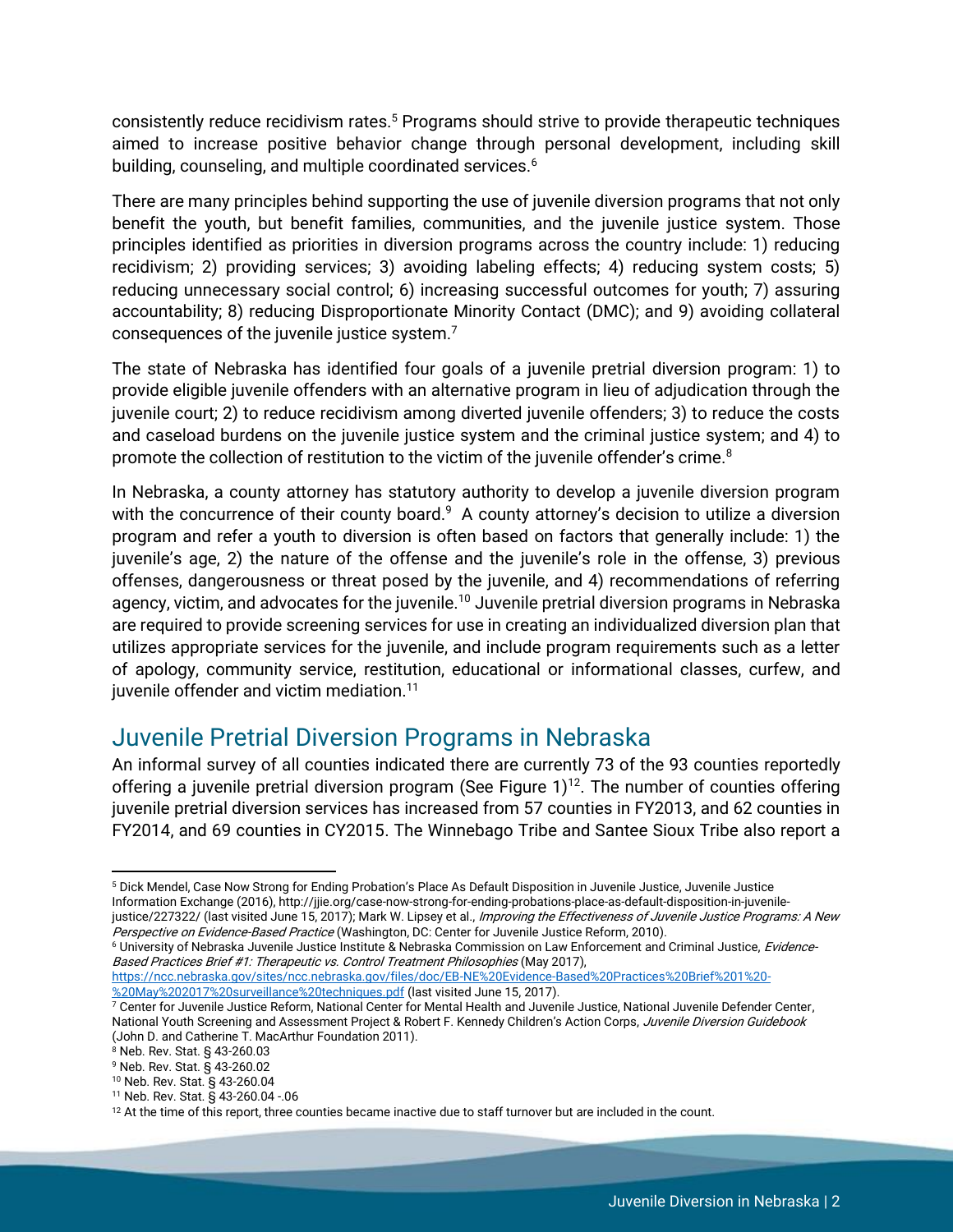

juvenile diversion program; however, their data was not available through the Juvenile Diversion Case Management System at the time of this report.

According to the 2010 Census data, there are 177,953 juveniles in Nebraska ages 12-18.<sup>13</sup> Of that juvenile population, 94% of the juveniles have access to a juvenile diversion program in Nebraska. The ultimate goal is for 100% of the juvenile population to have equal access to juvenile pretrial diversion in Nebraska. Of the 9,463 juvenile arrests reported in calendar year 2016, 94% of the reported arrests took place in counties that offered a juvenile diversion program.<sup>14</sup> In calendar year 2016, Probation Administration served 2,830 youth placed on juvenile probation.<sup>15</sup> Low risk level youth, according to the Youth Level of Service/Case Management Inventory (YLS/CMI) assessment, accounted for 56% of the youth placed on juvenile probation in CY 2016.<sup>16</sup> If more low-risk juvenile offenders could be diverted and not placed on juvenile probation, juvenile probation officers may have more time to work with higher risk juvenile offenders, providing the juvenile justice system with a significant cost savings, and keeping youth from entering the juvenile justice system. Research has shown that low risk level youth placed on probation are more likely to reoffend compared to youth referred to diversion programs.<sup>17</sup>

Figure 1

Franklin

Euroas

Thayer

Dundy

Juvenile Diversion Program Reported

l <sup>13</sup> Nebraska Commission on Law Enforcement and Criminal Justice, 2016 Community-Based Juvenile Services Aid Request for Proposal (RFP), [www.ncc.ne.gov.](http://www.ncc.ne.gov/)

<sup>&</sup>lt;sup>14</sup> Nebraska Commission on Law Enforcement and Criminal Justice.

<sup>15</sup> Nebraska Office of Probation Administration, Nebraska Juvenile Justice System Statistical Annual Report 2016, <https://supremecourt.nebraska.gov/sites/default/files/2016-juvenile-justice-system-statistical-annual-report-viewing.pdf> (June 7, 2017).

<sup>16</sup> Nebraska Office of Probation Administration.

<sup>&</sup>lt;sup>17</sup> Dick Mendel, Case Now Strong for Ending Probation's Place As Default Disposition in Juvenile Justice, Juvenile Justice Information Exchange (2016), http://jjie.org/case-now-strong-for-ending-probations-place-as-default-disposition-in-juvenilejustice/227322/ (last visited May 2, 2016).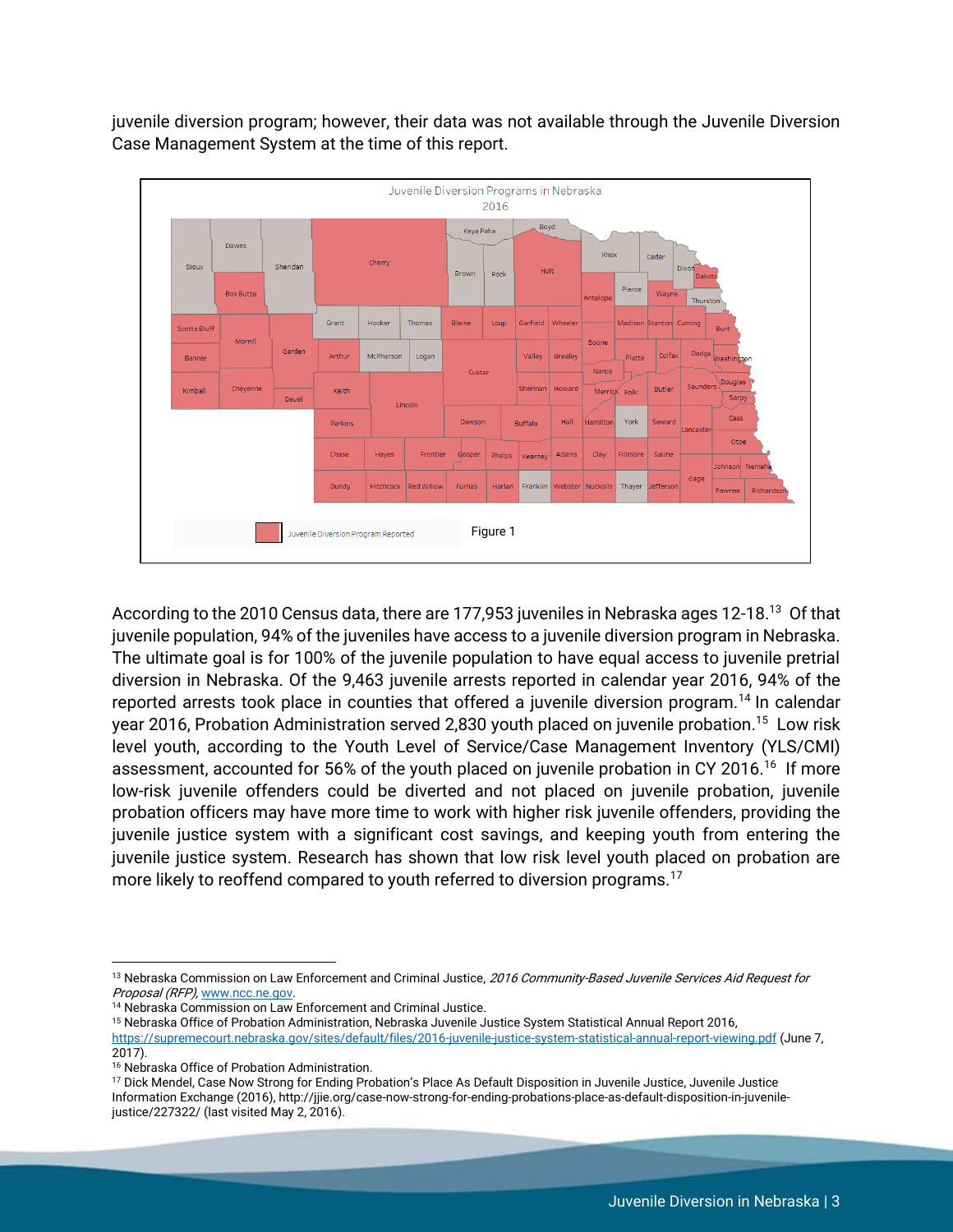## <span id="page-5-0"></span>Juvenile Pretrial Diversion Data

Juvenile diversion data is required to be reported to the Director of Juvenile Diversion Programs annually by every county attorney or city attorney of a county or city which has a juvenile pretrial diversion program.<sup>18</sup> The juvenile pretrial diversion data figures are based upon data reported directly into the Juvenile Diversion Case Management System (JDCMS) at the user level. Of the reported diversion programs, 65 counties reported the required diversion data into the Juvenile Diversion Case Management System (JDCMS). Six counties did not have any diversion participants in calendar year 2016 to report, one county developed a new program in 2017 after the reporting period, and one county did not comply with the statutory duty to report. As the quality and quantity of data entry continues to improve, measuring success across many different variables will be available.<sup>19</sup>

## <span id="page-5-1"></span>Availability of Diversion

From January 1, 2016 to December 31, 2016, a total of 3,952 individuals (5,512 law violations<sup>20</sup>) were referred to a formal juvenile diversion program in Nebraska.<sup>21</sup> Approximately 46% of all referrals were to a program in one of the three larger metropolitan areas of the state: 20% of referrals in Douglas County, 14% in Lancaster County and 12% in Sarpy County (Table 1).

| County                    | Number of Youth Referred | Percent of Youth Referred |
|---------------------------|--------------------------|---------------------------|
| <b>Douglas</b>            | 790                      | 20%                       |
| Lancaster                 | 555                      | 14%                       |
| <b>Sarpy</b>              | 466                      | 12%                       |
| <b>Remaining Counties</b> | 2,141                    | 54%                       |
| Total                     | 3,952                    | 100%                      |

Table 1: Referrals to Juvenile Diversion CY 2016

Other counties in the top five for referrals were Buffalo County with 8% of the total referrals to diversion (298 youth), and Hall County with 7% of the total referrals (273 youth). Madison County and Platte County accounted for 4% and 3% of the referrals, 172 youth and 126 youth respectively. The remaining counties each referred less than 100 youth to juvenile diversion in CY2016.

Of the 3,952 cases referred, 98% were referred from the local prosecuting attorney. Law enforcement, schools, other county, and other referral sources accounted for one percent or less of referrals (Table 2).

 $\overline{\phantom{a}}$ <sup>18</sup> Neb. Rev. Stat. § 43-260.07

<sup>&</sup>lt;sup>19</sup> For an in-depth analysis of Nebraska juvenile diversion program data from 2012 to 2015, please see the Evidence-Based Nebraska Report published by the University of Nebraska Omaha Juvenile Justice Institute. [https://www.unomaha.edu/college-of-public](https://www.unomaha.edu/college-of-public-affairs-and-community-service/juvenile-justice-institute/_files/documents/Diversion%20Report.pdf)[affairs-and-community-service/juvenile-justice-institute/\\_files/documents/Diversion%20Report.pdf.](https://www.unomaha.edu/college-of-public-affairs-and-community-service/juvenile-justice-institute/_files/documents/Diversion%20Report.pdf)

<sup>&</sup>lt;sup>20</sup> This number does not include truancy diversion cases entered as a truancy program type in JCMS. See page 9 for more information on truancy diversion.

<sup>&</sup>lt;sup>21</sup> Because not all counties are complying with the statutory duty to report, there remains missing data. Data includes individuals through 20 years of age.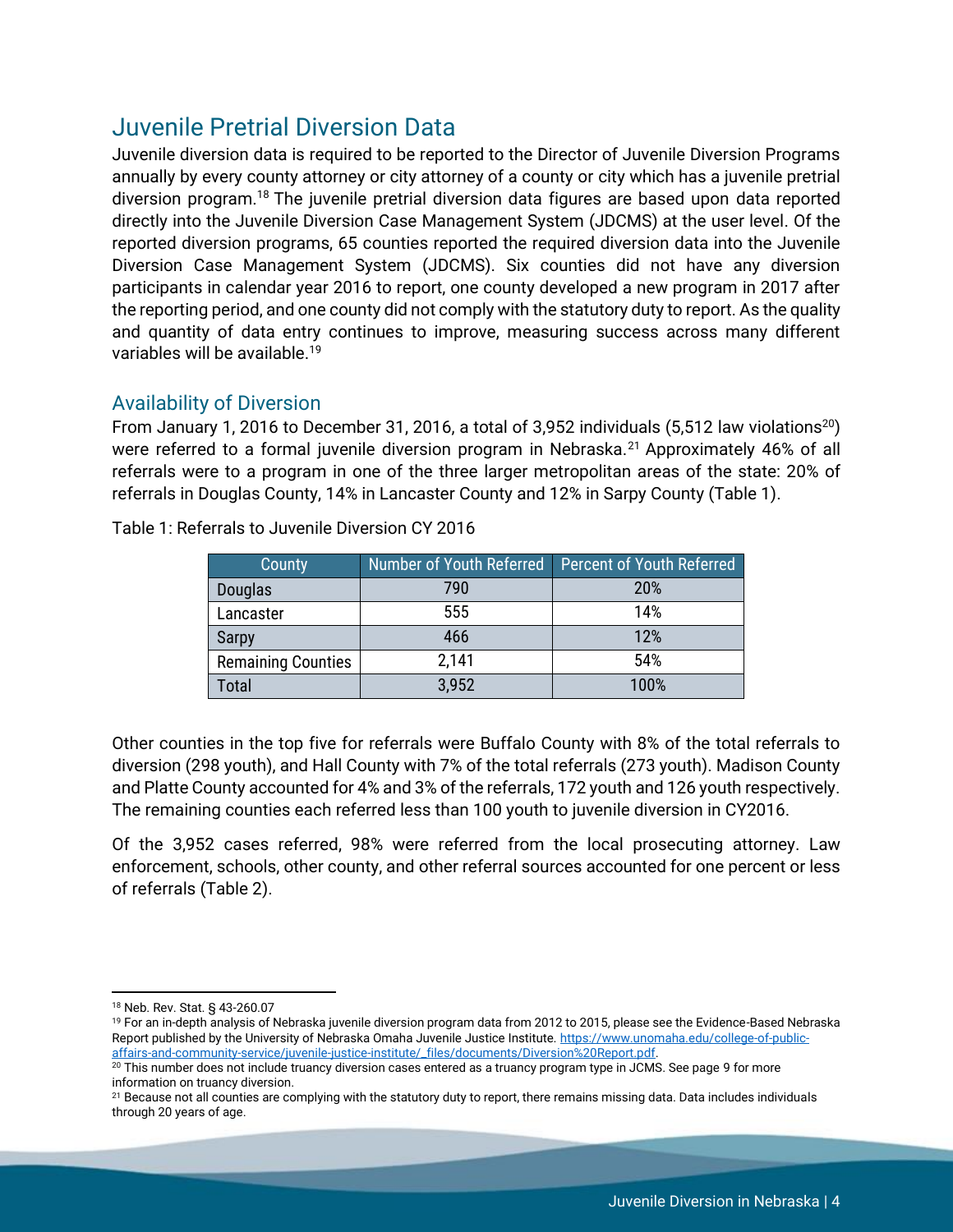| <b>Referral Source</b> | Number of Youth Referred | Percent of Youth Referred |  |  |
|------------------------|--------------------------|---------------------------|--|--|
| <b>County Attorney</b> | 3584                     | 91%                       |  |  |
| <b>City Attorney</b>   | 292                      | 7%                        |  |  |
| <b>Other County</b>    | 24                       | 1%                        |  |  |
| Law Enforcement        | 22                       | 1%                        |  |  |
| School                 | 3                        | Less than 1%              |  |  |
| <b>Missing Data</b>    | 26                       | 1%                        |  |  |
| <b>Grand Total</b>     | 3,952                    | 100%                      |  |  |

Table 2: Source of Referrals to Juvenile Diversion CY 2016

While diversion programs have the ability to choose a referral source other than the county or city attorney, the prosecuting attorney must still review the case for legal sufficiency before an individual may qualify to participate in a diversion program.

### <span id="page-6-0"></span>Characteristics of the Population

#### <span id="page-6-1"></span>Age

 $\overline{a}$ 

Some diversion programs allow participation of individuals over the age of 17. The age range of reported diversion cases was from 7 years to 20 years of age. $^{22}$  A total of 3,266 juveniles 7 to 17 years of age were referred to a juvenile diversion program in CY2016.<sup>23</sup> Seventeen year olds had the highest amount of referrals to diversion in CY 2016 with 881 statewide (Table 3).

Table 3: Youth Referred to Juvenile Diversion by Age CY 2016

| Age          | Number of Youth Referred | <b>Percent of Youth Referred</b> |
|--------------|--------------------------|----------------------------------|
| 7            | 2                        | Less than 1%                     |
| 8            | 5                        | Less than 1%                     |
| 9            | 5                        | Less than 1%                     |
| 10           | 16                       | Less than 1%                     |
| 11           | 67                       | 1%                               |
| 12           | 150                      | 3%                               |
| 13           | 246                      | 5%                               |
| 14           | 399                      | 9%                               |
| 15           | 618                      | 15%                              |
| 16           | 877                      | 22%                              |
| 17           | 881                      | 24%                              |
| 18           | 280                      | 8%                               |
| 19           | 243                      | 7%                               |
| 20           | 159                      | 5%                               |
| Missing data | 4                        | Less than 1%                     |
| Total        | 3,952                    | 100%                             |

<sup>&</sup>lt;sup>22</sup> Not all counties enter participants over 18 year of age in JDCMS even if they serve participants over the age of 17.

<sup>&</sup>lt;sup>23</sup> Four cases had missing data on age at referral.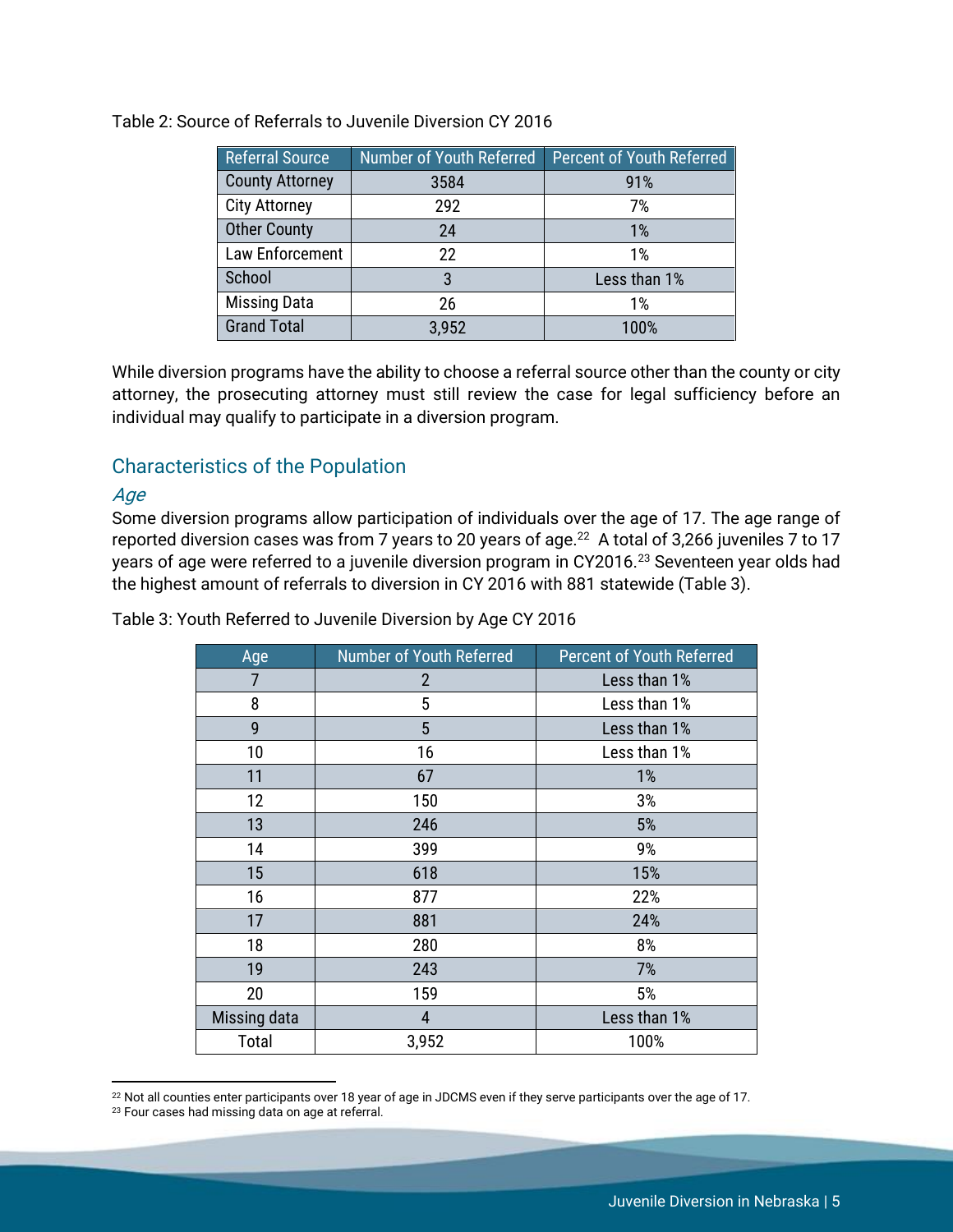#### <span id="page-7-0"></span>Race/Ethnicity

White youth had a higher rate than any other group referred to juvenile diversion, accounting for 66% of referrals statewide. Native Hawaiian and other Pacific Islander youth had the lowest rate (less than 1%), followed by Native American, Asian, and multiple races youth with the lowest rate of referrals, accounting for 1% of referrals each (Table 4).

|                                                   | <b>Number of Youth</b><br>Referred | <b>Percent of Youth</b><br>Referred | <b>Statewide</b><br>Population <sup>24</sup> |  |
|---------------------------------------------------|------------------------------------|-------------------------------------|----------------------------------------------|--|
| White                                             | 2607                               | 66%                                 | 80%                                          |  |
| Hispanic                                          | 607                                | 15%                                 | 10%                                          |  |
| <b>Black, African American</b>                    | 531                                | 13%                                 | 5%                                           |  |
| American Indian, Alaska Native                    | 45                                 | 1%                                  | 1%                                           |  |
| Asian                                             | 37                                 | 1%                                  | 2%                                           |  |
| <b>Multiple Races</b>                             | 23                                 | 1%                                  | 2%                                           |  |
| Native Hawaiian, Other Pacific<br><b>Islander</b> | 5                                  | Less than 1%                        | Less than 1%                                 |  |
| <b>Other Race</b>                                 | 19                                 | Less than 1%                        |                                              |  |
| <b>Missing Data</b>                               | 78                                 | 2%                                  |                                              |  |
| <b>Grand Total</b>                                | 3,952                              | 100%                                |                                              |  |

Table 4: Youth Referred to Juvenile Diversion by Race CY 2016

#### <span id="page-7-1"></span>Success Rates

Statewide, 87% of youth referred to a juvenile diversion program in CY2016 enrolled after referral (3,433 youth). As of the date of this report, 84% (2,657 youth) of the closed diversion cases successfully complete the diversion program, and 16% (489 youth) of the closed cases did not successfully complete the diversion program.<sup>25</sup> The number of unsuccessful completions include situations such as: the youth had another law violation while in diversion or the youth did not comply with the diversion requirements. As of the date of this report, 287 cases remained in open status; meaning they were referred in CY2016 and have not yet been discharged from the program.

Many youth do not have the opportunity to succeed because they do not enroll in diversion. Statewide, 13% (519 youth) did not participate in the juvenile diversion program after referral.<sup>26</sup> An analysis of counties with a significant number of youth not participating in diversion after referral needs to be completed. Although further analysis is necessary, it is anticipated reasons parents and youth choose not to participate in diversion and opt for the juvenile justice system may include: 1) the cost of participating is too high, 2) the program requirements and time commitment are too burdensome, 3) language barriers, 4) transportation problems, etc. A field to

l <sup>24</sup> United States Census, 2016 Nebraska State and County QuickFacts, https://www.census.gov/quickfacts/NE

 $25$  This is the number of completions as of June 6, 2016. This number was calculated by only considering the cases that were referred in CY2016 and closed by the date of this report. The number of open cases was not included in this calculation. <sup>26</sup> Number includes youth/parent refusing diversion, diversion program declining admission after referral, or referring attorney withdrew referral.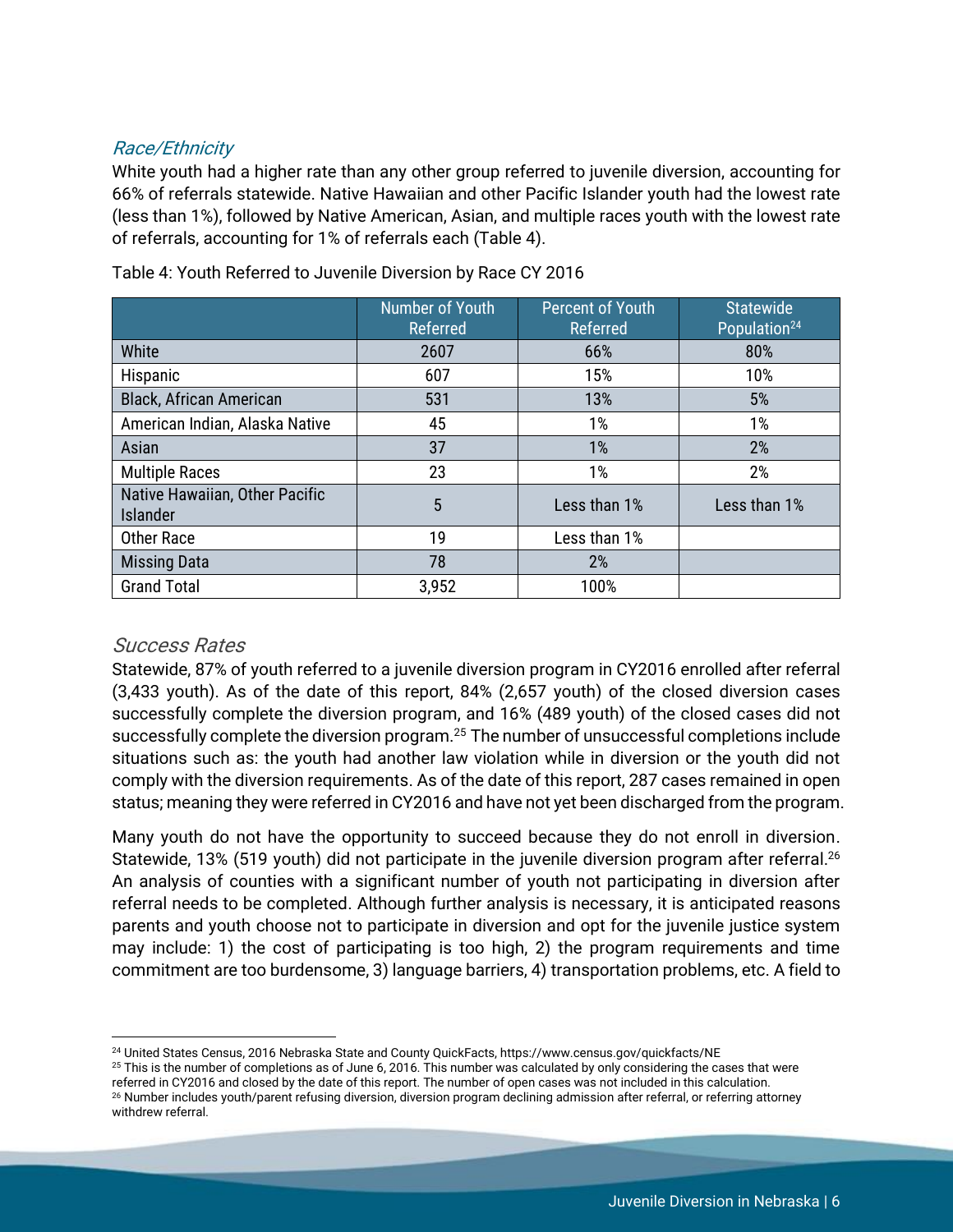indicate the reason the parents and youth chose not to participate in diversion was added to the JDCMS, allowing for further analysis in future reports.

For an in-depth analysis of juvenile diversion program success by county, please see the [Evidence-Based Nebraska Juvenile Diversion Programs 2012-2015 Report](https://www.unomaha.edu/college-of-public-affairs-and-community-service/juvenile-justice-institute/_files/documents/Diversion%20Report.pdf) publish by the University of Nebraska Omaha Juvenile Justice Institute.

#### <span id="page-8-0"></span>Success by Race, Age, and Gender

White and Hispanic youth had the highest success rates in diversion (86% and 78% successful). Youth 11 and under, and youth 16 and over had the highest success rates in diversion (87% to 100%). Females had higher success rates than males, 86% compared to 83%. American Indian and Black youth had the lowest success rates in diversion, with 31% and 24% unsuccessful completions. Twenty percent of 12 and 13 year olds were unsuccessful in diversion (Table 5).

| Demographic    |                     |                | Did Not Participate |                | <b>Open</b> |                | Successful |                         | Unsuccessful |
|----------------|---------------------|----------------|---------------------|----------------|-------------|----------------|------------|-------------------------|--------------|
|                | Am. Indian          | 10             | 22%                 | 3              | 7%          | 22             | 69%        | 10                      | 31%          |
|                | Asian               | 3              | 8%                  | 3              | 8%          | 27             | 87%        | $\overline{\mathbf{4}}$ | 13%          |
|                | <b>Black</b>        | 57             | 11%                 | 39             | 7%          | 330            | 76%        | 105                     | 24%          |
|                | Hispanic            | 90             | 15%                 | 59             | 10%         | 390            | 85%        | 68                      | 15%          |
| Race/Ethnicity | Mult. Races         | $\mathbf{1}$   | 4%                  | $\overline{7}$ | 30%         | 15             | 100%       | $\bf{0}$                | 0%           |
|                | Native Haw.         | $\mathbf{1}$   | 20%                 | $\mathbf 0$    | 0%          | 4              | 100%       | $\pmb{0}$               | $0\%$        |
|                | <b>Other Race</b>   | $\overline{3}$ | 16%                 | $\mathbf{1}$   | 5%          | 13             | 87%        | $\overline{2}$          | 13%          |
|                | Unspecified         | 56             | 72%                 | 1              | 1%          | 20             | 95%        | 1                       | 5%           |
|                | White               | 298            | 11%                 | 174            | 7%          | 1836           | 86%        | 299                     | 14%          |
|                | $\overline{7}$      | $\mathbf{1}$   | 50%                 | 1              | 50%         | $\bf{0}$       | $\bf{0}$   | $\pmb{0}$               | $\mathbf 0$  |
|                | 8                   | $\mathbf{1}$   | 20%                 |                | $0\%$       | $\overline{4}$ | 100%       | $\mathbf{0}$            | $0\%$        |
|                | 9                   |                | 0%                  | 1              | 20%         | 4              | 100%       | 0                       | 0%           |
|                | 10                  | $\overline{4}$ | 25%                 | 3              | 19%         | 9              | 100%       | $\bf{0}$                | $0\%$        |
|                | 11                  | 8              | 12%                 | 13             | 19%         | 40             | 87%        | 6                       | 13%          |
|                | 12                  | 14             | 9%                  | 14             | 9%          | 97             | 80%        | 25                      | 20%          |
|                | 13                  | 37             | 15%                 | 18             | 7%          | 152            | 80%        | 39                      | 20%          |
| Age            | 14                  | 55             | 14%                 | 35             | 9%          | 251            | 81%        | 58                      | 19%          |
|                | 15                  | 82             | 13%                 | 52             | 8%          | 392            | 81%        | 92                      | 19%          |
|                | 16                  | 109            | 12%                 | 56             | 6%          | 612            | 86%        | 100                     | 14%          |
|                | 17                  | 147            | 17%                 | 46             | 5%          | 585            | 85%        | 103                     | 15%          |
|                | 18                  | 29             | 10%                 | 22             | 8%          | 199            | 87%        | 30                      | 13%          |
|                | 19                  | 18             | 7%                  | 14             | 6%          | 187            | 89%        | 24                      | 11%          |
|                | 20                  | 14             | 9%                  | 12             | 8%          | 121            | 91%        | 12                      | 9%           |
|                | <b>Missing Data</b> | $\mathbf{0}$   | $0\%$               | 0              | 0%          | 4              | 100%       | $\mathbf 0$             | $0\%$        |
| Gender         | Female              | 189            | 12%                 | 116            | 7%          | 1074           | 86%        | 174                     | 14%          |
|                | Male                | 328            | 14%                 | 171            | 7%          | 1583           | 83%        | 315                     | 17%          |

Table 5: Success Rates of Youth Referred by Race, Age, & Gender CY 2016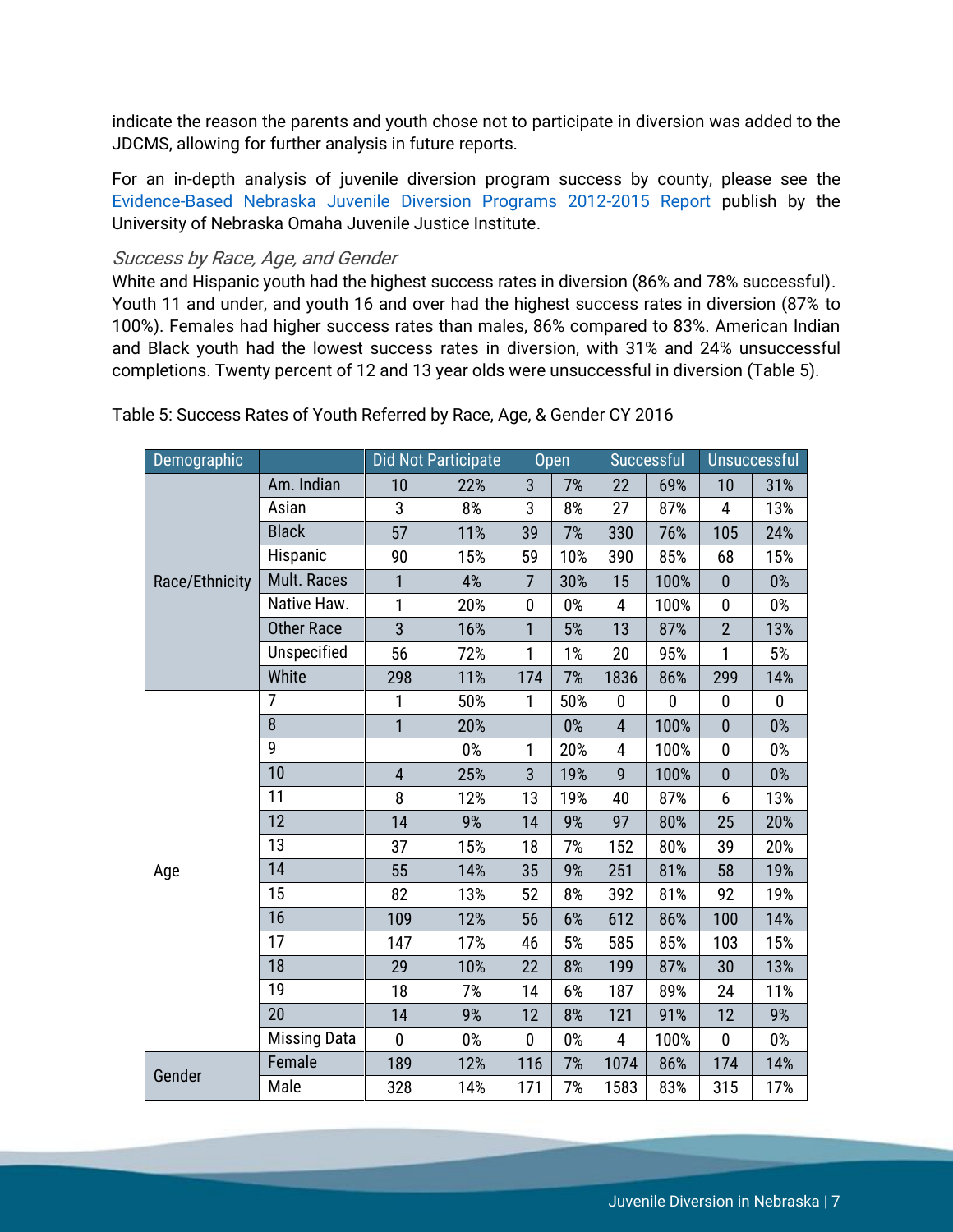### <span id="page-9-0"></span>Law Violations

Over 100 different law violations were referred to a juvenile diversion program across the state in CY2016. The most common law violations referred to juvenile diversion were minor in possession (980 cases) and shoplifting (818 cases). Table 6 demonstrates the top 13 law violations referred to a juvenile diversion program in CY2016, with the remaining law violations having less than 100 referrals.

Table 6: Law Violations Referred to Diversion CY 2016

|                                             | Number of Law Violations Referred |
|---------------------------------------------|-----------------------------------|
| <b>Minor In Possession</b>                  | 1029                              |
| Shoplifting                                 | 925                               |
| Marijuana Possession-Less Than 1 Oz         | 603                               |
| Narcotic Equipment-Possession-Paraphernalia | 418                               |
| <b>Traffic Offense</b>                      | 365                               |
| <b>Criminal Mischief</b>                    | 328                               |
| Assault                                     | 266                               |
| Theft By Unlawful Taking                    | 249                               |
| Truancy, Juvenile                           | 162                               |
| Trespassing                                 | 161                               |
| Assault - 3rd Degree                        | 155                               |
| <b>Disorderly Conduct</b>                   | 136                               |
| <b>Disturbing The Peace</b>                 | 125                               |

## <span id="page-9-1"></span>Diversion Services Not Captured in Diversion Referral Counts

Many counties utilize other informal practices that do not always have readily available data, including warning letters, pre-diversion interventions, and diversion to the court. School based interventions and truancy diversion data was not reflected in the referrals to diversion counts used in this report. Other diversion programs statewide include focusing specifically on youth crossing over from the child welfare system to the juvenile justice system, status youth that are ungovernable but have not committed a law violation, youth getting expelled or suspended from school, and teen courts.

There is currently no mechanism to track how many juveniles were eligible for a juvenile pretrial diversion program, but were not referred by the prosecuting attorney. Data is also not readily available in every county on how many referrals to a prosecuting attorney are not prosecuted at the attorney's discretion.

#### <span id="page-9-2"></span>Warning Letters

The prosecuting attorney will often issue a warning letter stating that they will not be pursing prosecution of the current charge and is allowing the youth to receive a warning in lieu of a diversionary intervention or filing. Douglas County issued 285 warning letters after referral to the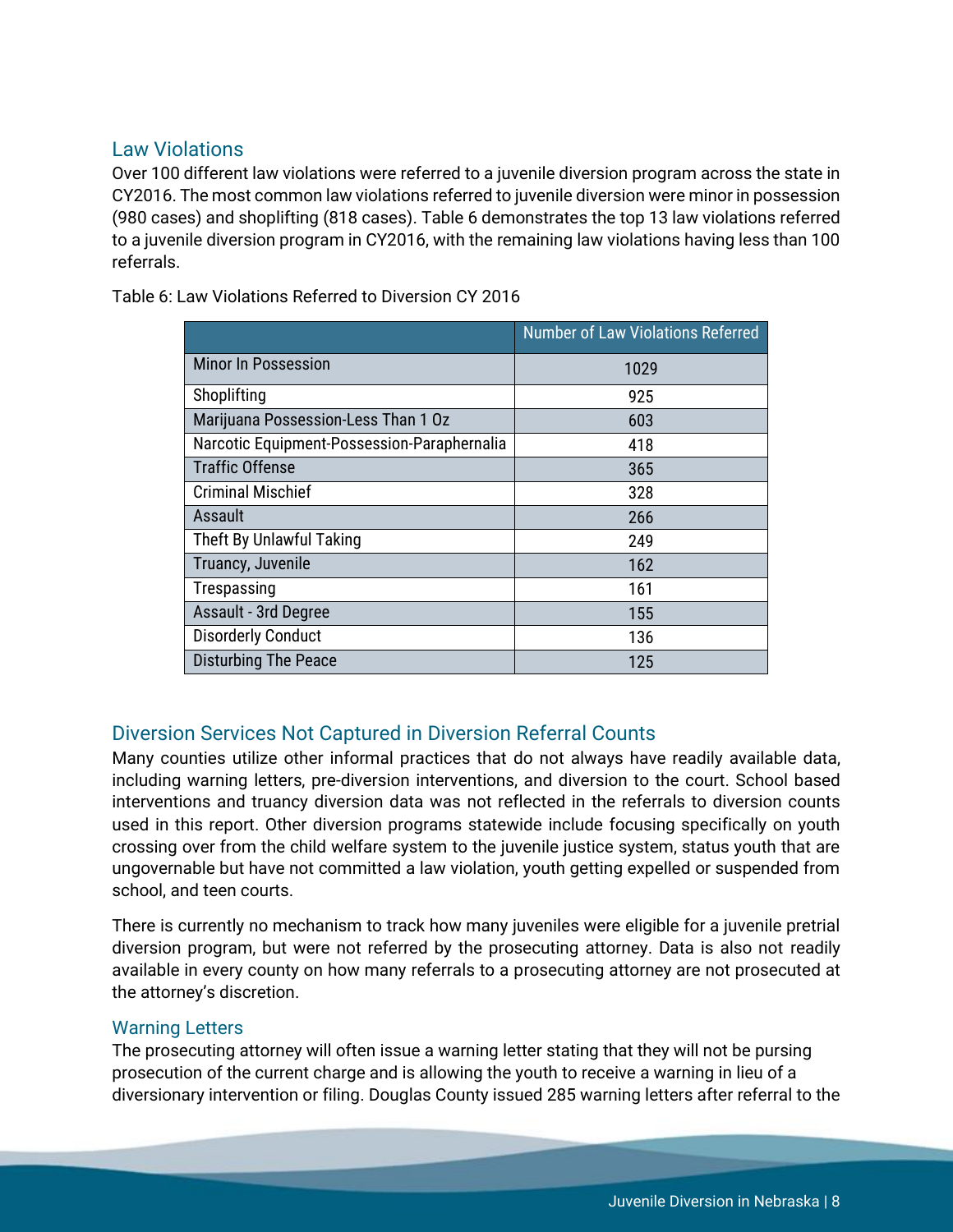Juvenile Assessment Center (JAC) for assessment; Lancaster County Attorney's office issued 238 warning letters.

#### <span id="page-10-0"></span>Early Assessment

All youth are not the same and should not be treated the same. Youth intervention should be based on the risk level and individual needs, rather than "one size fits all" approach. Many programs utilize the process of referring the youth for assessment first to determine the best course of action. Evidence based screening and assessment tools are recommended to identify the behavioral risks and rehabilitative needs for each youth. The goal is to make contact with the youth as quickly as possible for maximum impact with the youth, and determine the right type and dosage of intervention. This process may screen youth out of a referral to diversion when appropriate, recommending no intervention in some instances. This concept is very important because for many low risk youth, no intervention is the most effective intervention. Research has shown intervention programs that target low-risk youth often worsen the outcomes for those youth, compared to high risk targeted programs.<sup>27</sup> In fact, low-risk youth receiving only a caution had better outcomes than those referred to a diversion intervention.<sup>28</sup>

#### <span id="page-10-1"></span>School Diversion

The "School-to-Prison Pipeline" is a metaphor for how youth enter the juvenile justice system through incidences that happen at school. Diverting school-based offenses from the juvenile justice system is an important diversionary system point that requires collaboration between schools, law enforcement, and the county attorney's office.

Project RESTORE in Lancaster County is an example of a school-based offense diversion program with the ultimate goal of avoiding unnecessary entry into the juvenile justice system. Project RESTORE provides an opportunity for pre-referral diversion from court involvement for students ages 12 to 15 who would otherwise be referred to the County Attorney for an assault or disturbing the peace inside any Lincoln Public Schools middle or high school. This program will hold youth accountable for their behavior through restorative justice practices and encourages behavior change through interventions and referrals to appropriate programs. This program works in collaboration with Lancaster County Attorney, the Lincoln Police Department (LPD), the Lincoln Public Schools (LPS), and the Lincoln/Lancaster County Human Services (LLCHS). This is a voluntary and brief 60-day program. Upon successful completion, the arrest will be removed from the youth's record and no further legal action will be taken. In CY2016, Project RESTORE had 82 referrals, 47 enrollments, 46 successful completions, and 1 unsuccessful completion.

#### <span id="page-10-2"></span>Truancy Diversion

 $\overline{\phantom{a}}$ 

Many diversion programs also serve youth with excessive absenteeism. Some programs have separate truancy diversion programs established. A feature of the JDCMS is an option to have a case type as "truancy," rather than diversion, which excludes those cases from the diversion data. There were 22 diversion cases that listed truancy as the law violation in CY2016 that were not duplicated in the truancy data within JDCMS. There were 303 cases entered for truancy diversion, and 184 cases entered for truancy intervention that were excluded from the diversion counts

<sup>&</sup>lt;sup>27</sup> Dick Mendel, Case Now Strong for Ending Probation's Place As Default Disposition in Juvenile Justice, Juvenile Justice Information Exchange (2016), http://jjie.org/case-now-strong-for-ending-probations-place-as-default-disposition-in-juvenilejustice/227322/ (last visited June 15, 2017).  $^{28}$  Id.